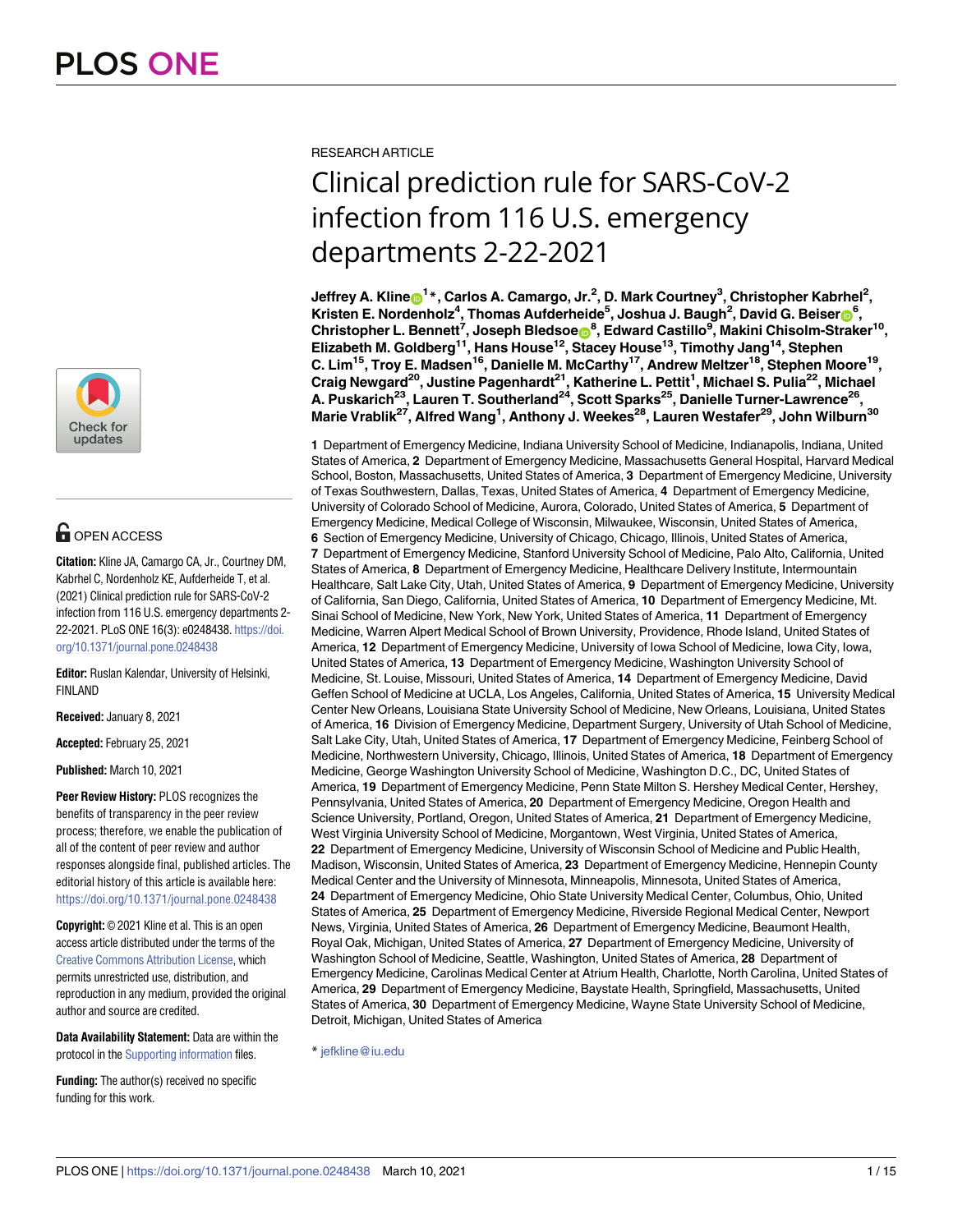**Competing interests:** The authors have declared that no competing interests exist.

# Abstract

#### **Objectives**

Accurate and reliable criteria to rapidly estimate the probability of infection with the novel coronavirus-2 that causes the severe acute respiratory syndrome (SARS-CoV-2) and associated disease (COVID-19) remain an urgent unmet need, especially in emergency care. The objective was to derive and validate a clinical prediction score for SARS-CoV-2 infection that uses simple criteria widely available at the point of care.

#### **Methods**

Data came from the registry data from the national REgistry of suspected COVID-19 in EmeRgency care (RECOVER network) comprising 116 hospitals from 25 states in the US. Clinical variables and 30-day outcomes were abstracted from medical records of 19,850 emergency department (ED) patients tested for SARS-CoV-2. The criterion standard for diagnosis of SARS-CoV-2 required a positive molecular test from a swabbed sample or positive antibody testing within 30 days. The prediction score was derived from a 50% random sample (n = 9,925) using unadjusted analysis of 107 candidate variables as a screening step, followed by stepwise forward logistic regression on 72 variables.

#### **Results**

Multivariable regression yielded a 13-variable score, which was simplified to a 13-point score: +1 point each for age>50 years, measured temperature>37.5°C, oxygen saturation<95%, Black race, Hispanic or Latino ethnicity, household contact with known or suspected COVID-19, patient reported history of dry cough, anosmia/dysgeusia, myalgias or fever; and -1 point each for White race, no direct contact with infected person, or smoking. In the validation sample ( $n = 9.975$ ), the probability from logistic regression score produced an area under the receiver operating characteristic curve of 0.80 (95% CI: 0.79–0.81), and this level of accuracy was retained across patients enrolled from the early spring to summer of 2020. In the simplified score, a score of zero produced a sensitivity of 95.6% (94.8– 96.3%), specificity of 20.0% (19.0–21.0%), negative likelihood ratio of 0.22 (0.19–0.26). Increasing points on the simplified score predicted higher probability of infection (e.g., >75% probability with +5 or more points).

#### **Conclusion**

Criteria that are available at the point of care can accurately predict the probability of SARS-CoV-2 infection. These criteria could assist with decisions about isolation and testing at high throughput checkpoints.

# **Introduction**

The ability to rapidly estimate the probability of infection with the novel coronovirus-2 that causes severe acute respiratory syndrome (SARS-CoV-2) remains a formidable problem. The protean clinical picture of SARS-CoV-2 infection confounds its prediction. For example, the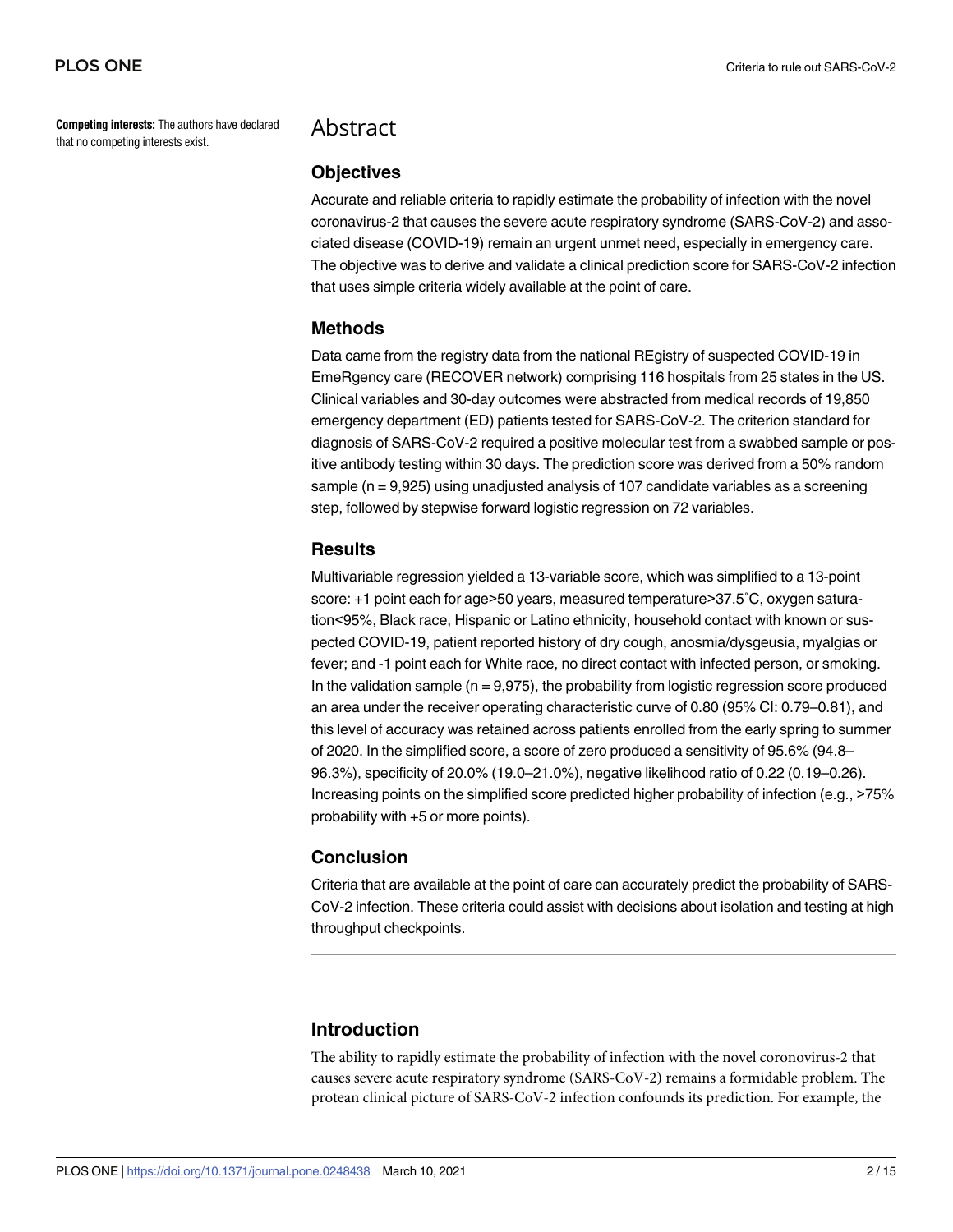<span id="page-2-0"></span>disease syndrome that SARS-Cov-2 produces—recognized as COVID-19—can manifest a wide range of nasopharyngeal, respiratory, and gastrointestinal symptoms, and a substantial minority of patients who carry SARS-CoV-2 manifest no symptoms at the time of testing [\[1](#page-13-0),[2](#page-13-0)]. Asymptomatic patients can manifest nasopharyngeal viral loads, and shedding capacity similar to symptomatic, infected persons [\[3,4](#page-13-0)]. Factors limiting our current knowledge include the lack of systematically collected data from a large, unbiased, geographically diverse samples of patients, and problems associated with limited availability of molecular diagnostic tests and assays, long turnaround time and low diagnostic accuracy [\[3,5–7\]](#page-13-0). The need for rapid exclusion without molecular testing arises daily in health care clinics, outpatient treatment facilities, at the point of intake for homeless shelters, judicial centers for incarceration, and extended care facilities. This need is particularly urgent in the emergency department (ED), which represents the largest interface between the general public and unscheduled medical care. In 2016, the *>*5000 US EDs had approximately 145 million patients [\[8](#page-13-0)]. Additionally, because the ED interconnects with both outpatient and inpatient medical care, the critical question of SARS-CoV-2 infection status affects decisions to admit or discharge the patient, return to work, need for home isolation, and the location of hospital admission. These questions become more complicated for patients without access to basic medical care, and those experiencing serious mental illness, substance use disorders, and homelessness.

To address these needs, the authors created the REgistry of suspected COVID-19 in EmeRgency care (RECOVER), a national network to capture data from patients tested for SARS-CoV-2 and evaluated in the ED [\[9\]](#page-13-0). This report addresses the primary goal of the initial network-wide registry, which was to create a quantitative pretest probability scoring system (putatively named the COVID-19 Rule Out Criteria score [CORC score])to predict the probability of a SARS-CoV-2 test, with special attention to identify those at very low probability of infection. The intent of the score was to function similarly to the Wells pretest probability scoring criteria and Pulmonary Embolism Rule out Criteria (PERC rule) for acute pulmonary embolism, respectively, except the diagnostic target was SARS-CoV-2 [[10](#page-13-0),[11\]](#page-13-0).

#### **Materials and methods**

The RECOVERY network has resulted from the collaboration of 45 emergency medicine clinician-investigators from unique medical centers in 27 US states. Most of the 45 medical centers participating are the flagships of hospital networks that include community and academic centers. Information about these sites, and the methods of the initial registry, are available elsewhere [[9\]](#page-13-0). The primary objective of the registry was to obtain a large sample of ED patients with suspected SARS-CoV-2 and who had a molecular test performed in the ED as part of their usual care. The design, collection, recording and analysis of data for this report were conducted in accordance with the transparency in reporting of a multivariable prediction model for individual diagnosis and prognosis (TRIPOD) criteria [\[12\]](#page-13-0). The RECOVER registry protocol was reviewed by the institutional review boards (IRBs) at all sites; 42 IRBs provided an exemption from human subjects designation, whereas three IRBs provided approval with waiver of informed consent. All data were anonymized prior to analysis.

Briefly, eligibility for enrollment required that a molecular diagnostic test was ordered and performed in the ED setting with suspicion of possible SARS-CoV-2 infection, or COVID-19 disease [[9](#page-13-0)]. Patients could only be enrolled once. Otherwise, there were no age or symptombased exclusions; however, the guidance was provided to exclude patients where the test was clearly done for automated, administrative purposes in the absence of any clinical suspicion for infection. One example for exclusion was patients without suspected infection but who had swab testing performed in the ED done only to comply with a hospital screening policy for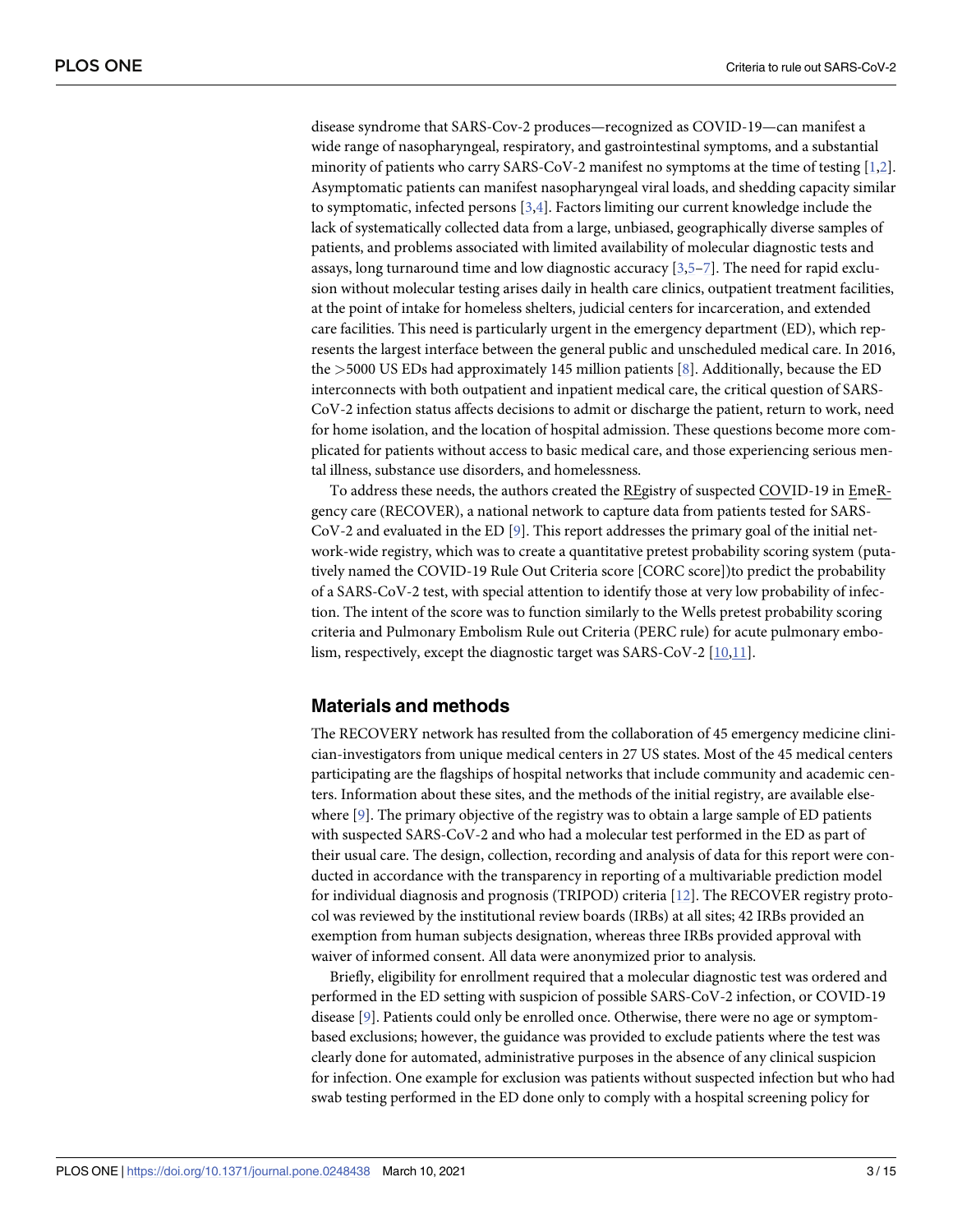<span id="page-3-0"></span>admissions or pre-operative testing. All sites were contracted to abstract charts from at least 500 patients.

Data were collected from the electronic medical record, using a combination of electronic download for routinely collected, coded variables (e.g., age, vital signs and laboratory values), supplemented by chart review by research personnel, using methods previously described [\[9\]](#page-13-0). Each REDcap data form included 204 questions resulting in 360 answers, because many questions allowed multiple answers. Data were archived in the  $REDCap^{\circledR}$  system, with electronic programming to ensure completion of mandatory fields and sensible ranges for parametric data. Training of data abstractors was done via teleconference with the principal investigator (JAK) and program manager (KLP), supplemented by an extensive guidance document and field notes present in the  $REDCap^{\mathfrak{B}}$  system, visible to the person doing enrollment. This analysis was pre-planned as the first manuscript from the RECOVER network.

To generate a comprehensive pool of independent variables for a quantitative pretest probability model, as well as harmonization with other data, among the 204 questions, we recorded 28 symptoms, including all symptoms from the Clinical Characterization Protocol from the World Health Organization-supported International Severe Acute Respiratory and Emerging Infection Consortium (ISARIC) [\[13\]](#page-14-0). The REDCap form also recorded 14 contact exposure risks, ranging from no known exposure, to constant exposure to a household contact with COVID-19. We anticipated that many patients would have multiple ED visits prior to testing, especially for atypical presentations, and the goal was to collect patient data from the earliest medical presentation. Accordingly, the symptoms and contact risks, together with the vital signs (body temperature, heart rate, respiratory rate, systolic and diastolic blood pressure and pulse oximetry reading) were recorded from the first ED visit within the previous 14 days (the "index visit"). The form also documented presence or absence of 18 home medications and 39 questions about past medical history. Outcomes, including results of repeated molecular testing, or antibody testing for SARs-CoV-2 were recorded up to 30 days after the date of the SARS-CoV-2 test that qualified the patient for enrollment.

The criterion standard for disease positive was evidence of SARs-CoV-2 infection, from either a positive molecular diagnostic test from a swab sample (usually from the nasopharynx), or a positive serological IgM or IgG antibody, documented within 30 days of enrollment. The criterion standard for disease negative required that patients have no positive molecular or serological test for SARS-CoV-2 or clinical diagnosis of COVID-19 within 30 days.

#### **Model development**

After upload, each REDCap form was inspected centrally for completeness and sensibility of data, resulting in verification queries. For example, if a patient had none of 28 symptoms, the site investigator was asked to double-check the medical record. Uploaded records were considered eligible for analysis after resolution of queries coupled with electronic verification by the data abstractor and site investigator that each uploaded record was a true and complete reflection of data in the medical record. The *a priori* plan for model development called for a classical approach of screening candidate variables with unadjusted analyses, followed by multivariable logistic regression analysis with conversion into either a scoring system or a set of criteria. The REDCap data collection form was produced in March 2020, when the phenotype of patients with SARs-CoV-2 infection was incompletely understood. Thus, the plan was an agnostic approach: to screen all potential variables for discriminative value, including method and day of arrival to the ED, patient demographics, symptoms, vital signs, contact risks, habits, medications and past medical history. As previously described, we estimated a minimum sample size of 20,000 to allow derivation and validation on approximately 10,000 patients in each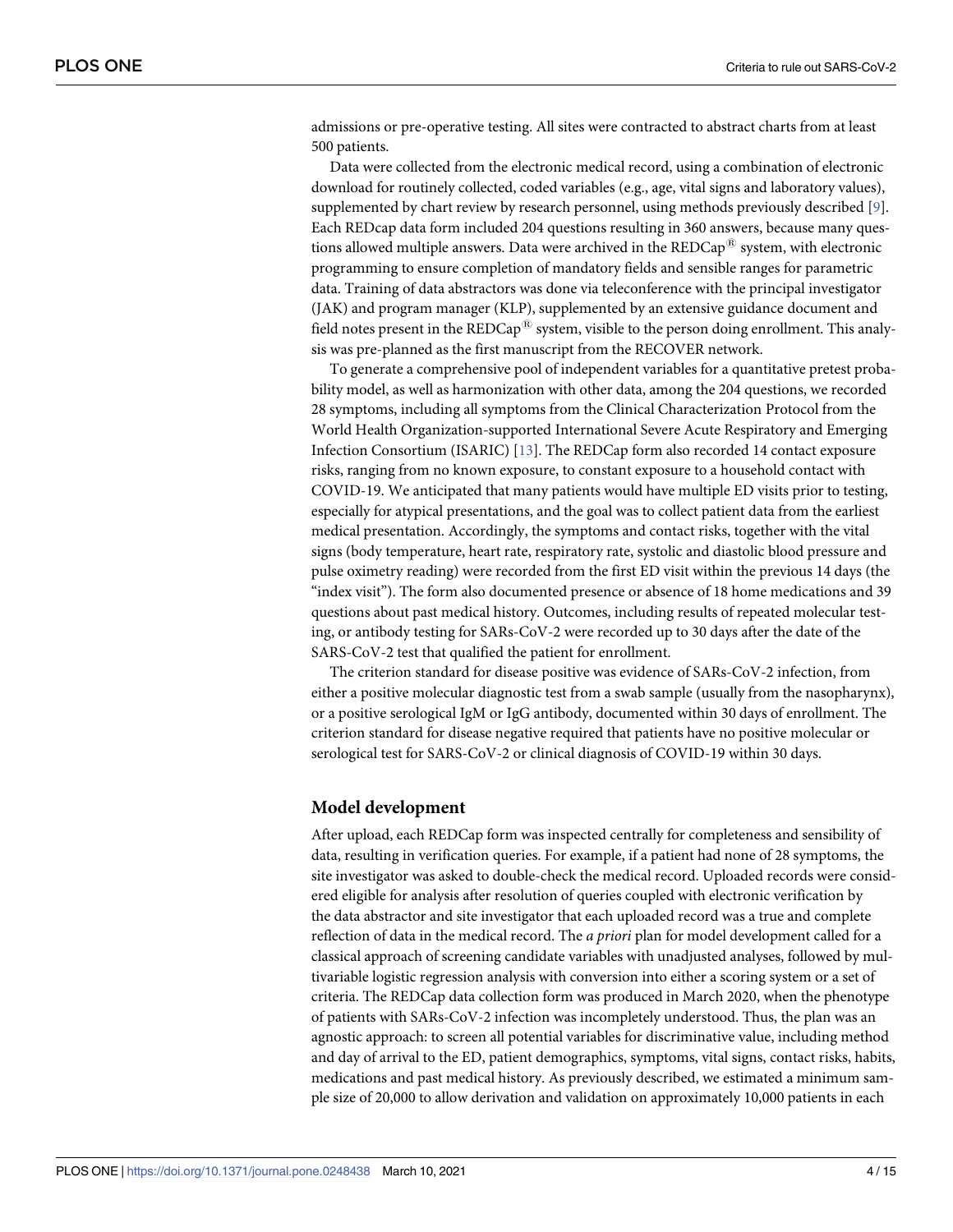<span id="page-4-0"></span>step, assuming a 30% criterion standard positive rate and a greater than 10:1 ratio of outcomes to variables, recognizing this as a minimum criterion [[9](#page-13-0),[12](#page-13-0)[,14\]](#page-14-0).

To derive the CORC score, we first extracted a 50% random sample, and, for statistical testing, used the criterion standard result as the dependent variable. Per protocol, categorical data that were not charted were considered absent, but missing continuous data (*>*0.1%, age, vital signs, and body mass index) were analyzed for monotonicity and replaced using multiple imputations method in SPSS<sup>®</sup> (IBM Corp. Released 2020. IBM SPSS Statistics for Windows, Version 27.0. Armonk, NY: IBM Corp). The mean values from five iterations were used. Bivariate data were compared between test + and test—using the Chi-Square statistic and means from parametric variables (e.g., age) were compared using unpaired t-test. Variables with P*<*0.05 were entered into logistic regression equation, initially leaving parametric data as continuous (to create the probability from logistic regression), and variables selected for score development using an empirical stepwise forward approach using the likelihood ratio approach. "The model was terminated when the change Akaiki information criterion  $(AIC = 2k-2ln(L)$  where  $k =$  number of variables and  $L =$  maximum likelihood) reached its nadir. Model fitness was assessed with the Hosmer-Lemeshow test.

To produce the actual CORC score (a simplified version of the logistic regression equation), we dichotomized continuous data at the midpoint of the difference in means between patients with and without SARS-CoV-2 infection. To test for validity, the probability from logistic regression was computed by solving for probability (P) from the logistic regression equation (obtained from the antilog of the logistic regression equation yielding  $P = [1+\exp(-\Sigma \text{coeff} - \Sigma)]$ cients+intercept) $]^{-1}$ ; the net positive points for the CORC score were calculated for each of the remaining 50% of patients in the registry, who were independent of the derivation population. Diagnostic accuracy of the probabilityfrom logistic regression and CORC score were assessed in the validation with receiver operating characteristic curve and diagnostic indexes from contingency table analysis. Data were analyzed with  $SPSS^{\circledR}$  software with the Complex Sampling and Testing module.

# **Results**

Data for this analysis were downloaded from the registry on December 3, 2020. The download included 20,060 complete records collected per protocol from 41 hospital systems representing 116 unique hospitals from 25 states. Eligible records came from patients tested for SARS-CoV-2 from the first week of February, until the fifth week of October, 2020. After exclusion of 210 records marked by the sites as screen fails (from a later discovered exclusion criterion), 19,850 records were left for analysis. Multiple imputation successfully replaced all missing parametric values, including body mass index as the most frequently missing value (in 25%), followed by respiratory rate (1.4%). For age, blood pressure, and pulse oximetry, values were missing in less than 1% of the samples. Each record was then assigned a random number drawn from 1 to 19,850, and re-sequenced, and the first and second halves were used to derive and test the probabilityfrom logistic regression, respectively. [Table](#page-5-0) 1 shows the clinical characteristics of the sample, divided into the derivation and validation groups, and indicates that random sampling produced two comparable groups. Compared with US Census Bureau data from 2019, the median age of this ED sample is older by approximately 12 years, and has approximately a 13% higher representation of persons identifying as Black (and lower percentage of persons identifying as White), but a similar distribution of biological sex and Hispanic or Latino ethnicity [\[15\]](#page-14-0). [Table](#page-5-0) 1 conveys findings that are important to developing accurate pretest probability criteria using criteria available at the bedside. First, the pooled prevalence of infection among those tested was 34%, which is relatively high for producing exclusionary criteria.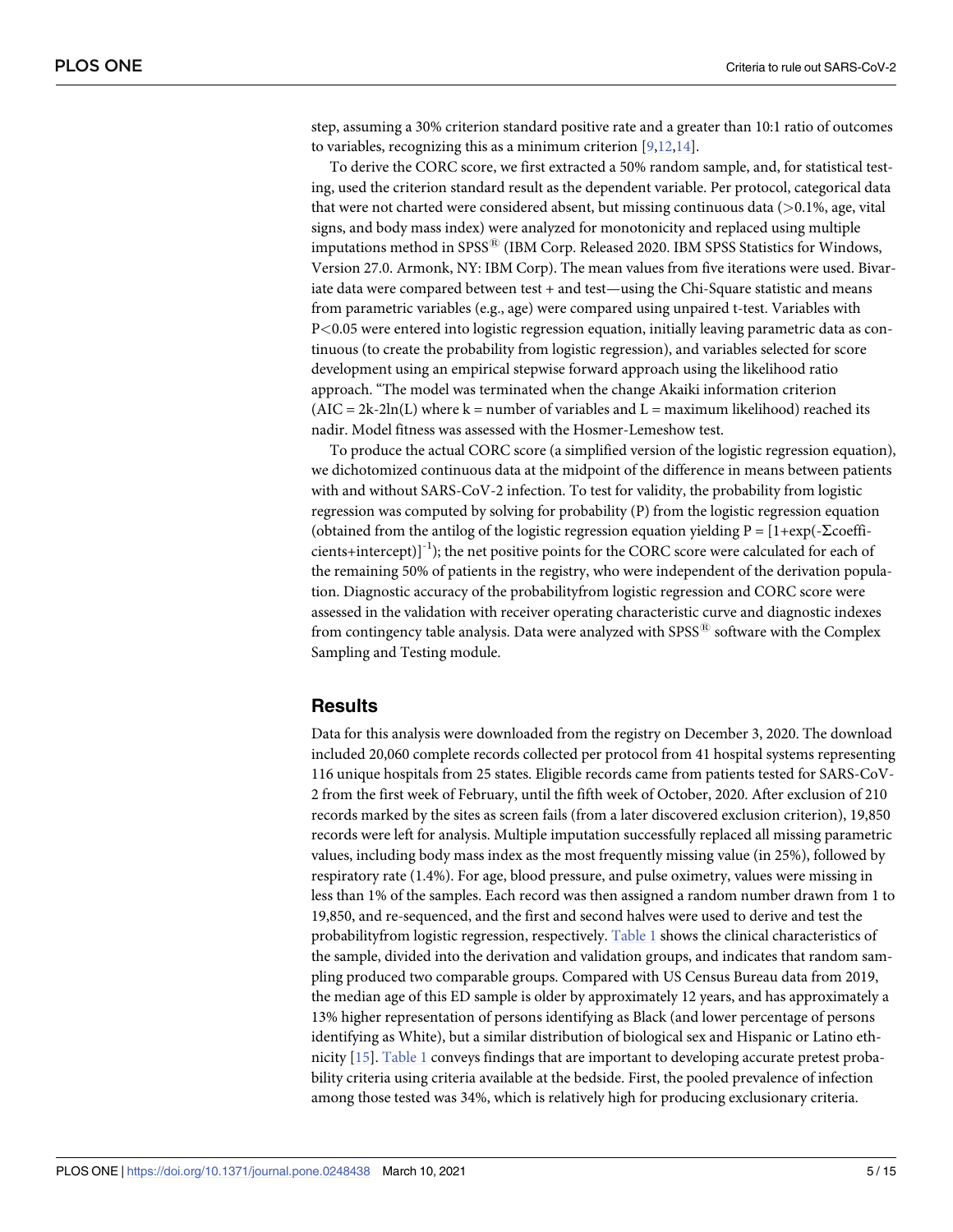<span id="page-5-0"></span>**[Table](#page-4-0) 1. Clinical features of the derivation and validation samples.**

|                                               |             | Derivation ( $n = 9925$ ) |             | Validation ( $N = 9925$ ) |  |
|-----------------------------------------------|-------------|---------------------------|-------------|---------------------------|--|
|                                               | mean        | <b>SD</b>                 | mean        | <b>SD</b>                 |  |
| Age (years)                                   | 50          | 20.6                      | 51          | 20.4                      |  |
| Number of symptoms at presentation            | 4.5         | 1.9                       | 4.6         | 1.9                       |  |
| Duration of symptoms (days)                   | 5.4         | 9.7                       | 5.5         | 10.1                      |  |
| Heart rate (beats/min)                        | 94.7        | 21.6                      | 94.7        | 21.3                      |  |
| Respiratory rate (breaths/min)                | 20.1        | 5.5                       | 20.0        | 5.4                       |  |
| Pulse oximetry at triage (%)                  | 96          | 6.0                       | 96          | 6.5                       |  |
| Lowest pulse oximetry reading (%)             | 94          | 7.3                       | 94          | 7.6                       |  |
| Temperature (Celsius)                         | 37.1        | 1.1                       | 37.1        | 1.2                       |  |
| Systolic blood pressure (mm Hg)               | 134         | 25.6                      | 134         | 25.3                      |  |
| Diastolic blood pressure (mm Hg)              | 80          | 16.6                      | 80          | 16.4                      |  |
| Body mass index (Kg/m^2)                      | 30          | 10.1                      | 30          | 9.8                       |  |
| Days between SARS-CoV-2 test order and result | 1.4         | 2.3                       | 1.5         | 2.4                       |  |
|                                               | $\mathbf n$ | % of group                | $\mathbf n$ | % of group                |  |
| $Age < 18$ years                              | 425.0       | 4%                        | 444.0       | 4%                        |  |
| Female sex                                    | 5201        | 52%                       | 5226        | 53%                       |  |
| Asian race                                    | 289         | 3%                        | 252         | 3%                        |  |
| Black race                                    | 2630        | 26%                       | 2686        | 27%                       |  |
| White race                                    | 5301        | 53%                       | 5180        | 52%                       |  |
| Hispanic or Latino ethnicity                  | 1748        | 18%                       | 1729        | 17%                       |  |
| Homeless                                      | 334         | 3%                        | 325         | 3%                        |  |
| Obese                                         | 2501        | 25%                       | 2587        | 26%                       |  |
| Diabetes mellitus                             | 2262        | 23%                       | 2317        | 23%                       |  |
| Hyperlipidemia                                | 2782        | 28%                       | 2808        | 28%                       |  |
| Hypertension                                  | 4157        | 42%                       | 4229        | 43%                       |  |
| Active cancer                                 | 1214        | 12%                       | 1217        | 12%                       |  |
| Prior organ transplantation                   | 167         | 2%                        | 178         | 2%                        |  |
| Atrial fibrillation                           | 779         | 8%                        | 803         | 8%                        |  |
| Ischemic heart disease                        | 950         | 10%                       | 996         | 10%                       |  |
| Heart failure                                 | 968         | 10%                       | 1007        | 10%                       |  |
| Chronic obstructive pulmonary disease         | 1027        | 10%                       | 1019        | 10%                       |  |
| Asthma                                        | 1623        | 16%                       | 1558        | 16%                       |  |
| Prior venous thromboembolism                  | 598         | 6%                        | 583         | 6%                        |  |
| Current smoker                                | 1792        | 18%                       | 1770        | 18%                       |  |
| No symptoms                                   | 20          | 0%                        | 13          | 0%                        |  |
| SARS-CoV-2 infection                          | 3443        | 35%                       | 3422        | 34%                       |  |
| Influenza testing done*                       | 4514        | 45%                       | 4506        | 45%                       |  |
| Other viral testing†                          | 3873        | 39%                       | 3839        | 39%                       |  |
| Chest radiograph done                         | 7499        | 76%                       | 7493        | 75%                       |  |
| Laboratory analysis of blood specimen         | 7600        | 77%                       | 7624        | 77%                       |  |

\*Influenza A, B or both positive =  $279/90020$  (3% positive rate)

<sup>†</sup>One or more other viruses detected =  $1122/7712$  (15% positive rate).

<https://doi.org/10.1371/journal.pone.0248438.t001>

Second, the mean turn-around-time for SARS-CoV-2 testing was greater than one day, although the median time was 0.5 days (interquartile range 0–1.0). Third, approximately 5% of the sample had none of the 28 recorded symptoms at presentation, but still had clinical suspicion that led to testing. Fourth, approximately one-quarter of all patients had no chest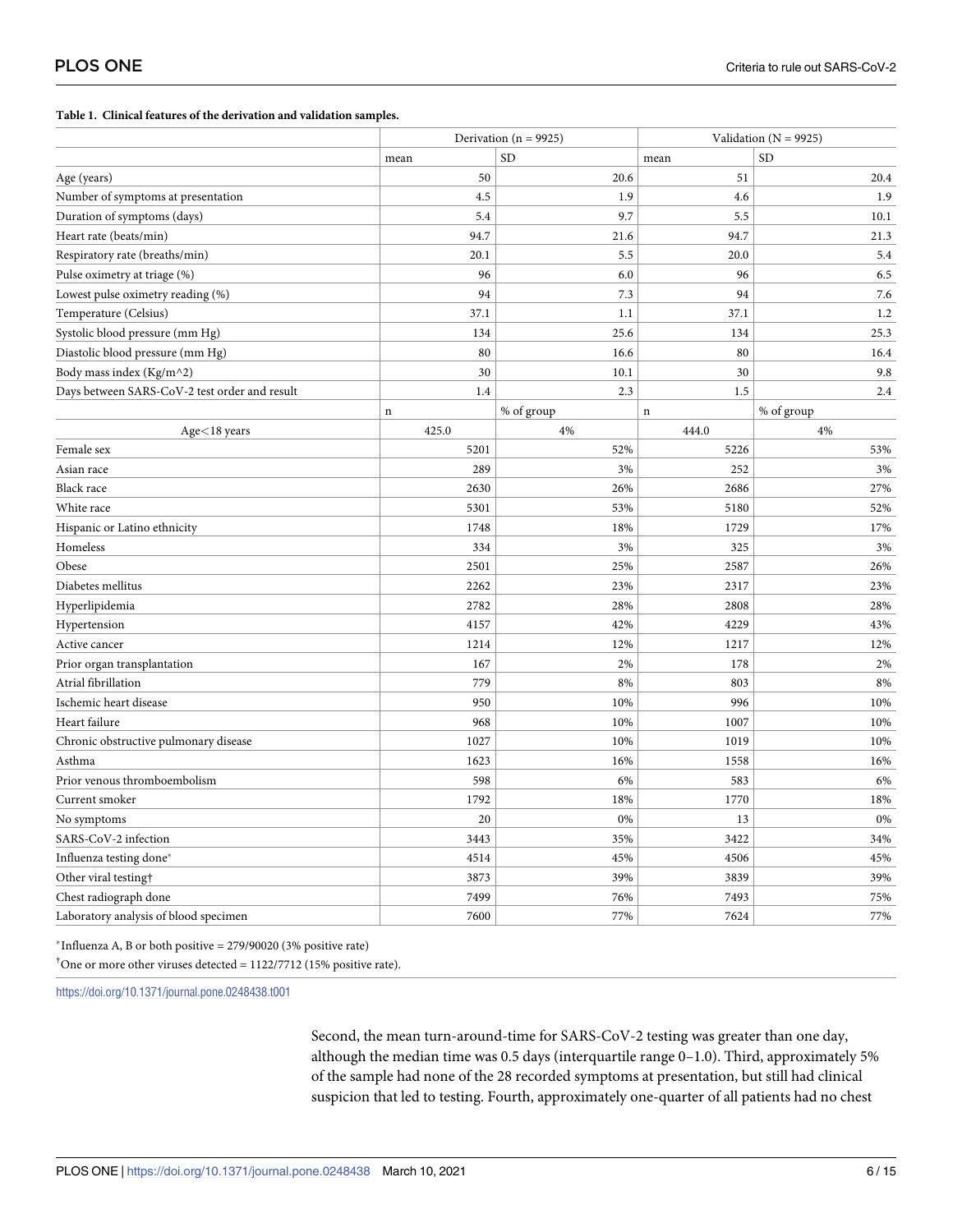|                                                                           | Coefficient | Odds ratio |       | 95% CI |  |
|---------------------------------------------------------------------------|-------------|------------|-------|--------|--|
|                                                                           |             |            | Lower | Upper  |  |
| Black race                                                                | 0.88        | 2.40       | 2.04  | 2.82   |  |
| White race                                                                | $-0.42$     | 0.66       | 0.57  | 0.76   |  |
| Hispanic or Latino ethnicity                                              | 1.34        | 3.81       | 3.28  | 4.42   |  |
| Age in years                                                              | 0.02        | 1.02       | 1.02  | 1.02   |  |
| Symptom: Loss of sense of taste or smell                                  | 1.93        | 6.89       | 5.22  | 9.11   |  |
| Symptom: Non-productive cough                                             | 0.43        | 1.54       | 1.39  | 1.70   |  |
| Symptom: Fever                                                            | 0.44        | 1.55       | 1.39  | 1.72   |  |
| Symptom: Muscle aches                                                     | 0.48        | 1.61       | 1.43  | 1.81   |  |
| Exposure to COVID-19: None known                                          | $-0.45$     | 0.64       | 0.57  | 0.71   |  |
| Exposure to COVID-19: Household contact with known or suspected infection | 1.68        | 5.36       | 4.42  | 6.51   |  |
| Pulse oximetry at triage                                                  | $-0.04$     | 0.96       | 0.95  | 0.97   |  |
| Temperature in Celsius                                                    | 0.44        | 1.55       | 1.46  | 1.65   |  |
| Current smoker                                                            | $-0.81$     | 0.45       | 0.39  | 0.51   |  |
| Intercept                                                                 | $-14.78$    | N/A        |       |        |  |

#### <span id="page-6-0"></span>**Table 2. Logistic regression results of the selected model (the probability from logistic regression).**

Model analysis: Hosmer Lemeshow P = 0.526, McFadden's pseudo R2 = 0.22, C statistic = 0.80.

<https://doi.org/10.1371/journal.pone.0248438.t002>

radiograph performed and almost one-quarter had no laboratory analysis of a blood specimen. Additional data of relevance include the fact that 1,915 patients (10%) had visited the ED within the previous 14 days prior to testing for SARS-CoV-2, but records documented clinical suspicion for COVID-19 in only 367 (19%) of these visits.

Of 107 candidate variables shown in S1 [Table,](#page-12-0) 72 had P*<*0.05 by univariate statistical analysis (Chi-Square for bivariate data and unpaired t-test for continuous data), comparing data from patients with positive SARS-CoV-2 testing versus patients with negative test. These 72 variables were subsequently evaluated by stepwise forward multivariable logistic regression using the likelihood ratio method. After exclusion of 42 variables that were not significant, the procedure was repeated with 30 variables. The model selected for the probability from logistic regression was from step 13 (13 variables) based upon consideration of the need to limit number of variables for practical use with maintenance of model fitness by keeping the Hosmer-Lemeshow P value *>*0.10. These 13 variables were then examined by a single-step logistic regression to produce Table 2. This model produced a C-statistic (area under the receiver operating characteristic curve) of 0.80 (0.79–0.81). When the equation solved for probability, at a cutoff of 0.1 this yielded sensitivity of 97% and specificity of 20% in the derivation population. [Table](#page-7-0) 3 shows the simplification of the probability from logistic regression into the 13 component CORC score, which included the dichotomization of age, temperature and the pulse oximetry reading obtained at the time of triage in the ED. With the exception of the anosmia/dysgeusia variable, the use of whole digits  $(-1 \text{ or } +1)$ , score range  $-3 \text{ to } +10$ ) proportionately reflect the sign and rounded magnitude of the beta coefficients and intercept obtained from repeated logistic regression with age, pulse oximetry and temperature converted to dichotomous variables with cutoffs at 50 years, 94.5% and 37.5˚C respectively. With 0 or fewer points considered a test negative CORC score result, a negative CORC score produced diagnostic sensitivity of 96% and specificity of 21% in the derivation population.

When applied to the other half of the sample (validation group,  $n = 9925$ ), the probability from logistic regression and CORC score performed similarly. The probability from logistic regression had an area under the receiver operating characteristic of 0.80 (95% CI, 0.79 to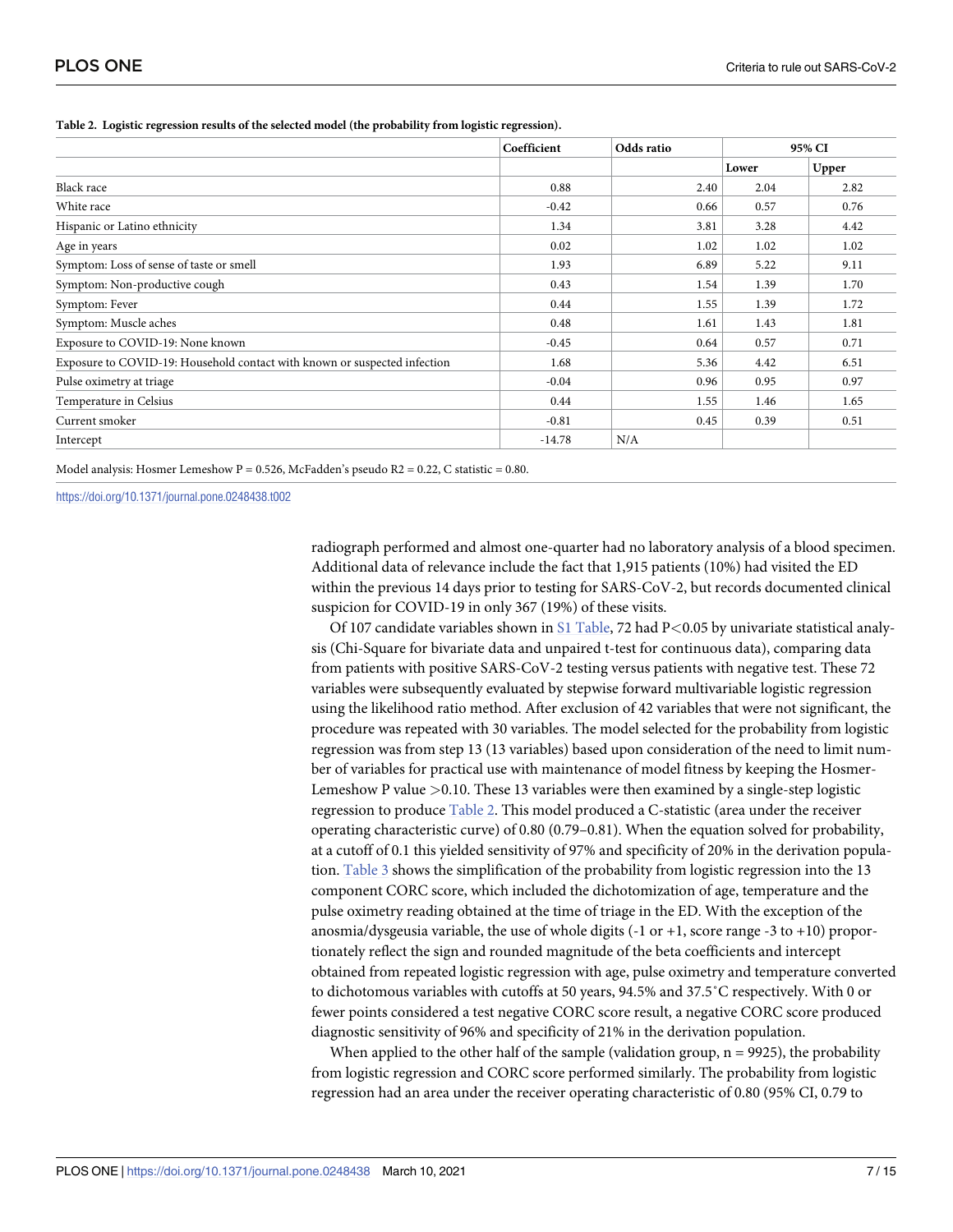<span id="page-7-0"></span>

| Component                                                                 | Points |
|---------------------------------------------------------------------------|--------|
| Black race                                                                | $+1$   |
| White race                                                                | $-1$   |
| Hispanic or Latino ethnicity                                              | $+1$   |
| Age $>50$ years                                                           | $+1$   |
| Symptom: Loss of sense of taste or smell                                  | $+1$   |
| Symptom: Non-productive cough                                             | $+1$   |
| Symptom: Fever                                                            | $+1$   |
| Symptom: Muscle aches                                                     | $+1$   |
| Exposure to COVID-19: None known                                          | $-1$   |
| Exposure to COVID-19: Household contact with known or suspected infection | $+1$   |
| Pulse oximetry at triage <95%                                             | $+1$   |
| Temperature in Celsius > 37.5                                             | $+1$   |
| Current smoker                                                            | $-1$   |

#### **[Table](#page-6-0) 3. The COVID-19 rule out criteria (CORC score).**

<https://doi.org/10.1371/journal.pone.0248438.t003>

0.81), and when solved for probability (P), if P*<*0.1, the diagnostic sensitivity was 96.8% (96.1 to 97.3%) and the specificity was 20.1% (19.1 to 21.1%), yielding a posterior probability of 7.8% (6.5 to 9.8%). The accuracy of the probability from logistic regression in the validation dataset was maintained across the month of diagnosis. For the 8,444 patients evaluated early in the US pandemic (February to May 2020) the area under the receiver operating characteristic curve for the probability from logistic regression was 0.80 (0.79 to 0.81), compared with 0.81 (0.79 to 0.84) for 1,481 patients evaluated from June 2020 onward. The probability from logistic regression area under the receiver operating characteristic curve was decreased in patients with zero symptoms (0.73, 0.69 to 0.77).

In the validation set, the CORC score negative (0 or fewer points from Table 3) produced sensitivity of 95.6% (94.8 to 96.3%), specificity of 20.0% (19.0 to 21.0%), likelihood ratio negative of 0.22 (0.19 to 0.26) and a posterior probability of 10.4% (8.9 to 12.1%). The probability of infection increases with the number of positive points from the CORC score. This stepwise, positive concordance is shown in [Fig](#page-8-0) 1, which plots the posterior probability of positive SARS-CoV-2 testing as a function of the number of points from the CORC score from the validation population. The probability of SARs-CoV-2 infection is *>*75% in a patient with +5 or more points from the CORC score.

[Table](#page-8-0) 4 shows the standard diagnostic contingency table (also referred to as a confusion matrix) using a CORC score *>*0 as the definition of a positive test result with associated calculations of precision, recall and F1 index. [Fig](#page-9-0) 2 shows the plots of the precision-recall curve and receiver operating characteristic curve with their AUC data. The CORC score had a slightly lower area under the curve (0.75, 0.74–0.76) than the probability from logistic regression (0.80, 0.79–0.81).

Given the concern about low diagnostic sensitivity for molecular testing on swab samples, a relevant question is how the CORC score performed among patients with an initially negative swab test who had subsequent evidence of SARS-CoV-2 infection within 30 days. From the entire sample (both derivation and validation), the initial swab that qualified the patient for enrollment was negative in 13,159 patients. Of these, 174 (1.1%) subsequently had evidence of SARs-CoV-2 from either a repeated nasopharyngeal swab or positive antibody testing done within 30 days. Among these 174 patients who had a possibly false negative molecular test done on a swab sample, the CORC score was *>*0 in 87%.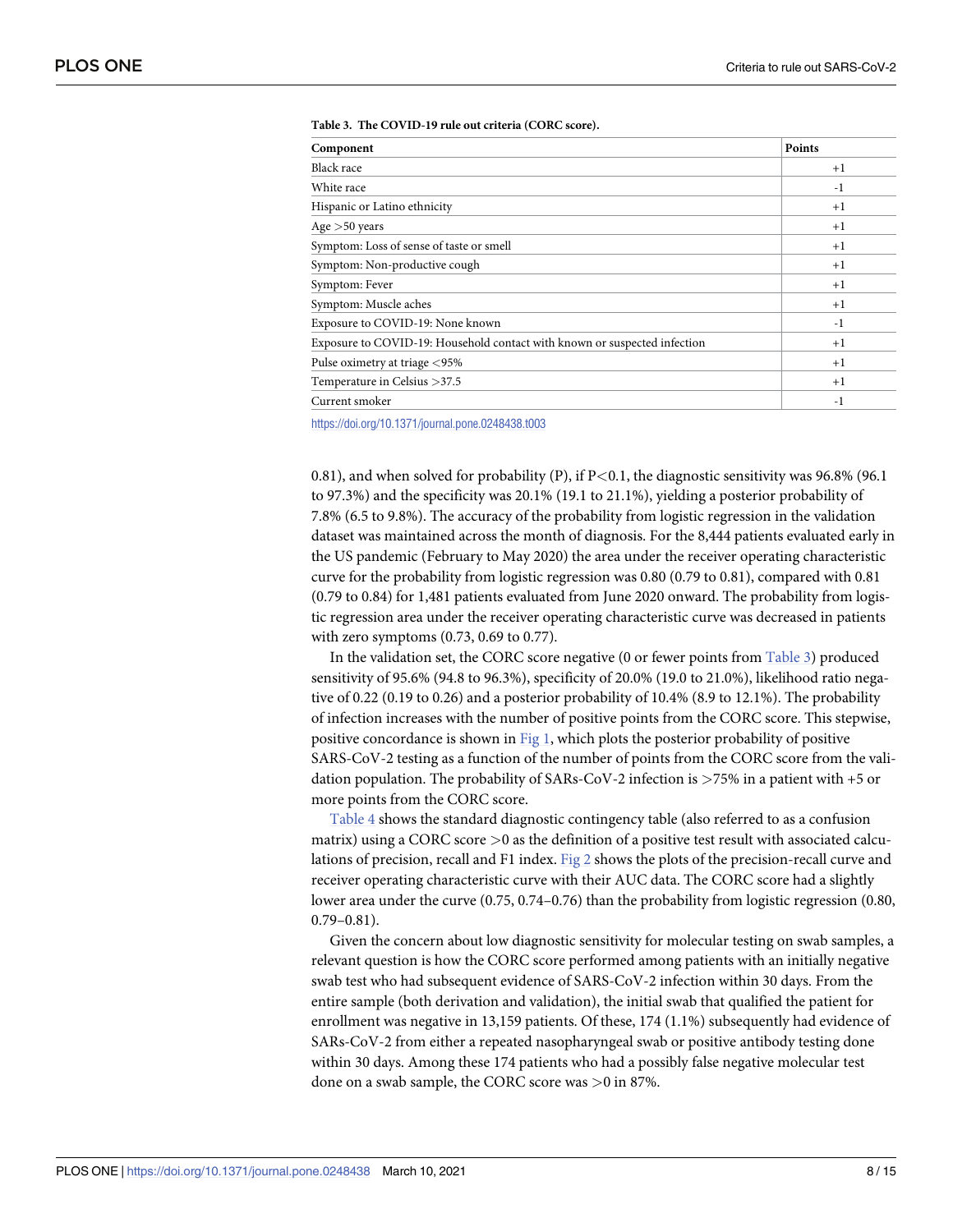<span id="page-8-0"></span>

**[Fig](#page-7-0) 1. The CORC score by number of points.** The probability of SARS-CoV-2 infection increased according to number of points from the CORC score.

<https://doi.org/10.1371/journal.pone.0248438.g001>

|  |  | Table 4. Contingency table (confusion matrix) for the CORC score. |  |  |  |  |  |
|--|--|-------------------------------------------------------------------|--|--|--|--|--|
|--|--|-------------------------------------------------------------------|--|--|--|--|--|

|             | CORC>0 | CORC < 0 |
|-------------|--------|----------|
| SARS-CoV-2+ | 3271   | 151      |
| SARS-CoV-2- | 5201   | 1302     |
|             |        |          |

Precision =  $3271/(3272+5201) = 0.39$ .

 $Recall = 3271/(3271+151) = 0.96.$ 

 $F1 = (0.39<sup>*</sup>0.96)/(0.39+0.96) = 0.55.$ 

Abbreviations: CORC-COVID-19 Rule-Out Criteria.

<https://doi.org/10.1371/journal.pone.0248438.t004>

## **Discussion**

This work addresses the urgent need for criteria to rapidly, easily, and accurately estimate the probability of SARs-CoV-2 infection. Using registry data from the RECOVER Network, which was specifically created to address this knowledge gap, we found that 13 variables—11 of which were obtained from verbal interview, together with one data point each from a thermometer and a pulse oximeter—can accurately predict the probability of SARS-CoV-2 infection if entered into a logistic regression equation and solved for probability (the probability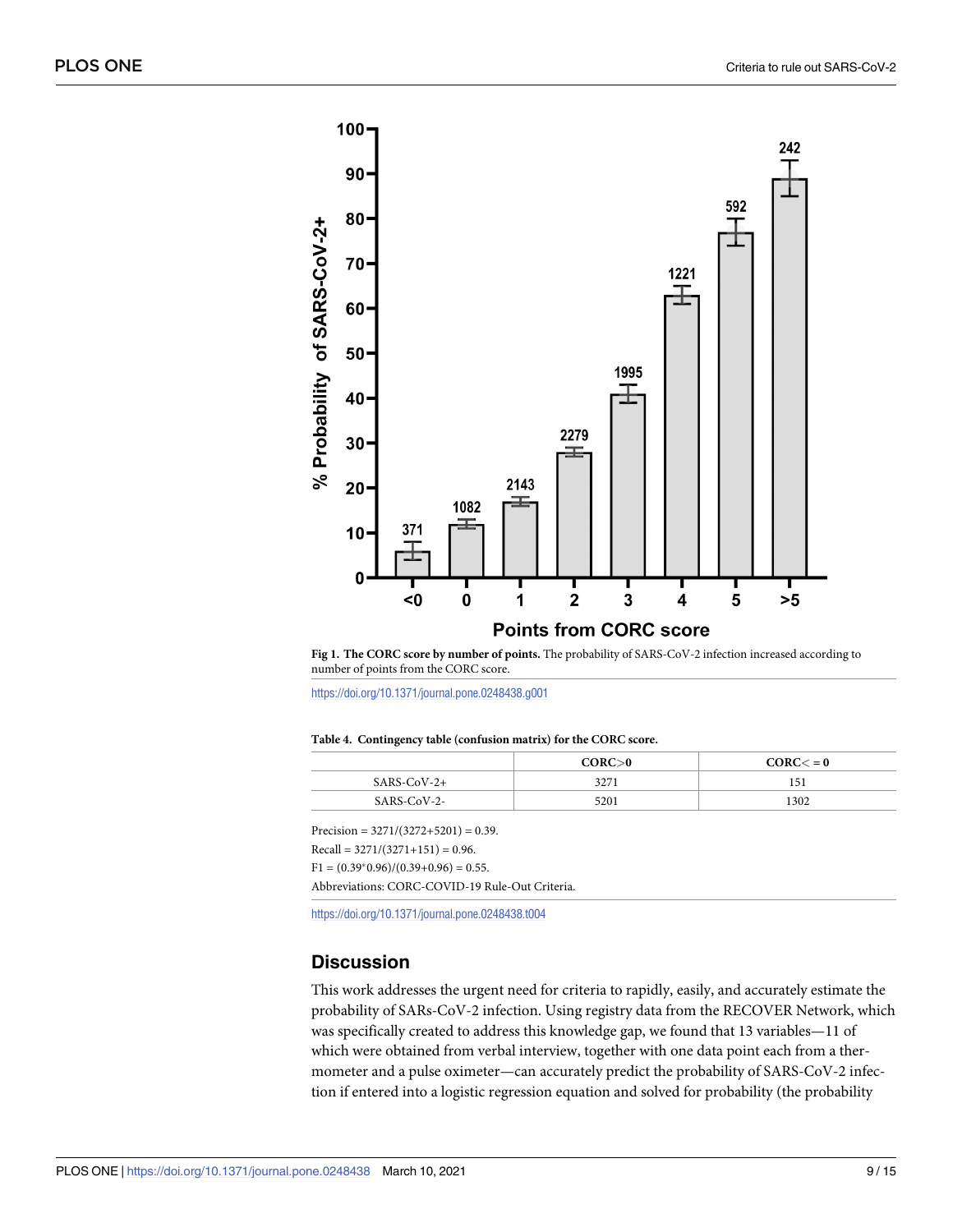<span id="page-9-0"></span>

**Precision-Recall for the CORC score** 

**[Fig](#page-7-0) 2. Diagnostic performance of the CORC score.** The plot in the top panel shows the precision-recall curve and the plot in the lower panel shows the receiver operating characteristic curve for the COVID-19 Rule Out Criteria (CORC) score.

80

100

60

<https://doi.org/10.1371/journal.pone.0248438.g002>

20

40

100% - Specificity%

20

 $\mathbf 0$ 

 $\mathbf 0$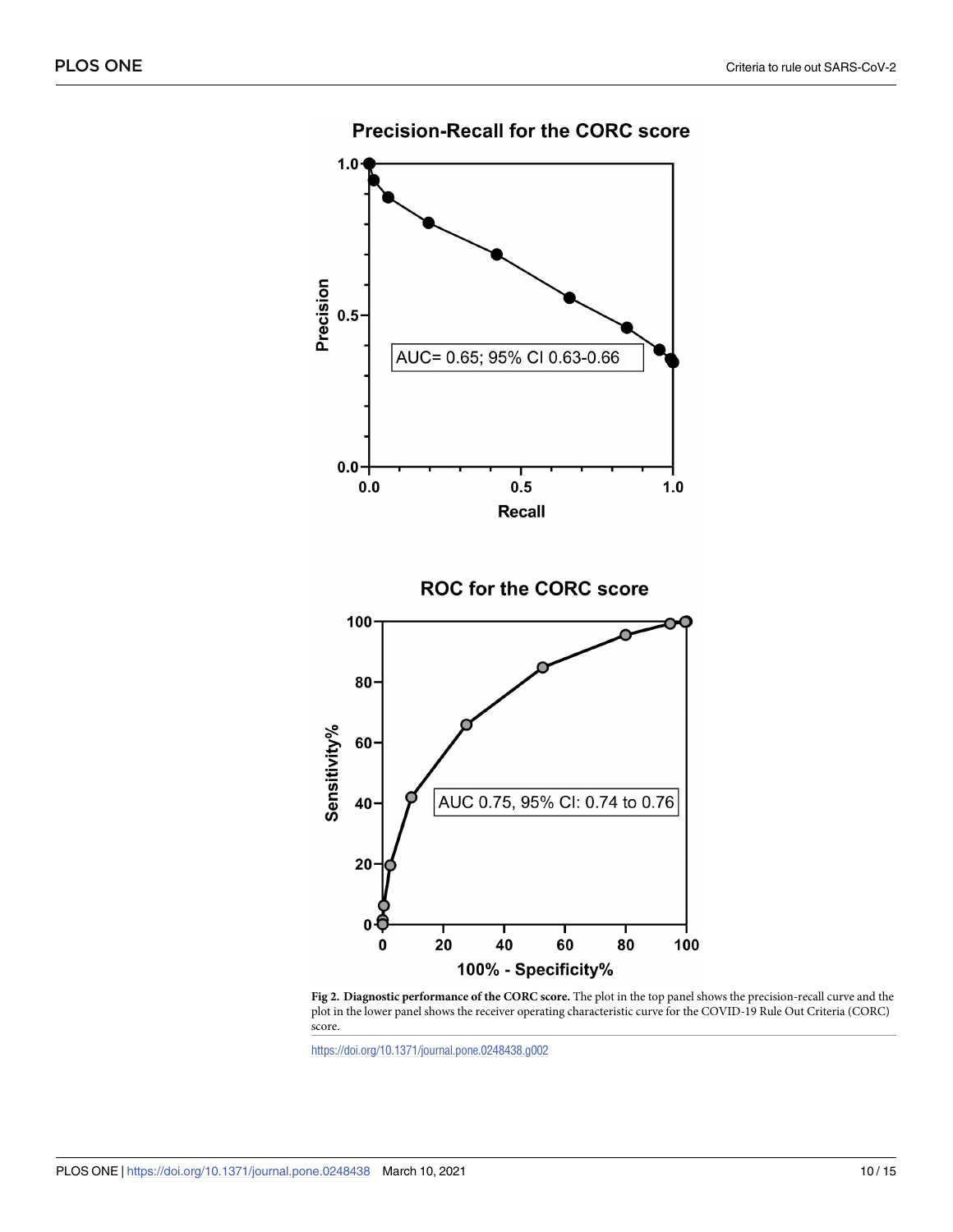<span id="page-10-0"></span>from logistic regression) [[9](#page-13-0)]. A simpler version comprising 13 binary variables, scored with negative or positive point values (the CORC score, shown in [Table](#page-7-0) 3) provides similar accuracy. To our knowledge, this is the first prediction rule (or score) for SARS-CoV-2 infection that does not require laboratory or radiographic data which makes this model very useful in high throughput settings, such as triage areas of emergency departments and also in non hospital settings such as homeless encampments and street medicine.

The probability from logistic regression was derived from a large patient pool enrolled from 27 states with demographics reflective of the overall US population. The overall utility and durability of the probability from logistic regression is suggested by the area under the receiver operating characteristic curve of 0.80 in both the derivation and validation samples, and that this level of accuracy was retained in patients tested either earlier or later in the first year of the US SARS-CoV-2 pandemic. A negative CORC score (0 or fewer points) had 95.6% sensitivity and 20.0% specificity in the validation sample, providing a likelihood ratio negative of 0.22 (95% CI 0.19 to 0.26). Moreover, the CORC score was positive (*>*0 points) in the 87% of patients with an initially negative and subsequently positive molecular test for SARS-CoV-2 done on a swab sample from the nasopharynx. For the goal of predicting high risk of infection, patients in the validation sample with a +5 or more points from the CORC score had a *>*75% probability of a positive test. Thus, assuming the expected prevalence of SARS-CoV-2 infection is below 10%, the estimated likelihood ratio negative of 0.22, a CORC score of zero or less would allow a very low posterior probability (e.g., *<*2.0%) and thus may obviate the need for molecular testing or isolation in a negative pressure room in the ED setting. On the other hand, a CORC score  $>$  5 should be considered predictive of high risk, suggesting the need for molecular testing, and possibly repeated testing if the first test is negative [[16](#page-14-0)].

In terms of methodological strength, the large, diverse, and representative patient sample of patients tested for SARS-CoV-2 has a low risk of sampling bias, which has hampered previous prediction rules for COVID-19 [\[17\]](#page-14-0). The practical benefit of the CORC criteria is the lack of requirement for radiological or laboratory data, which were not ordered in the usual care of over a quarter of patients in this sample and are not available in many settings where risk assessment for probability of SARS-CoV-2 infection is critical to decision-making. These findings suggest that the CORC score, if validated in prospective work, can assist with decisions about need for formal diagnostic testing and isolation procedures for persons passing through high throughput settings including the triage area of some emergency departments and medical clinics, and at the point of entry for homeless shelters, industry, correctional facilities, and extended care facilities. In the home setting thermometers are common and in some protocols pulse oximetry has been used to monitor outpatients with known COVID-19 [[18](#page-14-0)]. Thus, in concept, the CORC score could be an adjunctive measure to assess the probability of SARS-CoV-2 among household contacts of persons known to be infected. After prospective validation, the CORC score may also help reduce low-value repeated molecular testing after initial infection, that could produce false positive results.

The data for the probability from logistic regression and CORC score were obtained retrospectively using rigorous methods to ensure high value variables, and unique, relevant circumstantial data. In contrast to many recent reports using clinical informatics, the level of detail for the data from this study required manual evaluation of medical records by research personnel. For example, manual review was required to ensure that the symptoms recorded represented those that the patient manifested on the first contact with the healthcare system while infected with SARs-CoV-2—which was the case for 1,915, or 10% of the cohort. The probability from logistic regression was a required step to create the simpler CORC score. The more formal probability from logistic regression is calculated by exponentiating the logistic regression equation and solving for probability, a task easily performed using an online or internet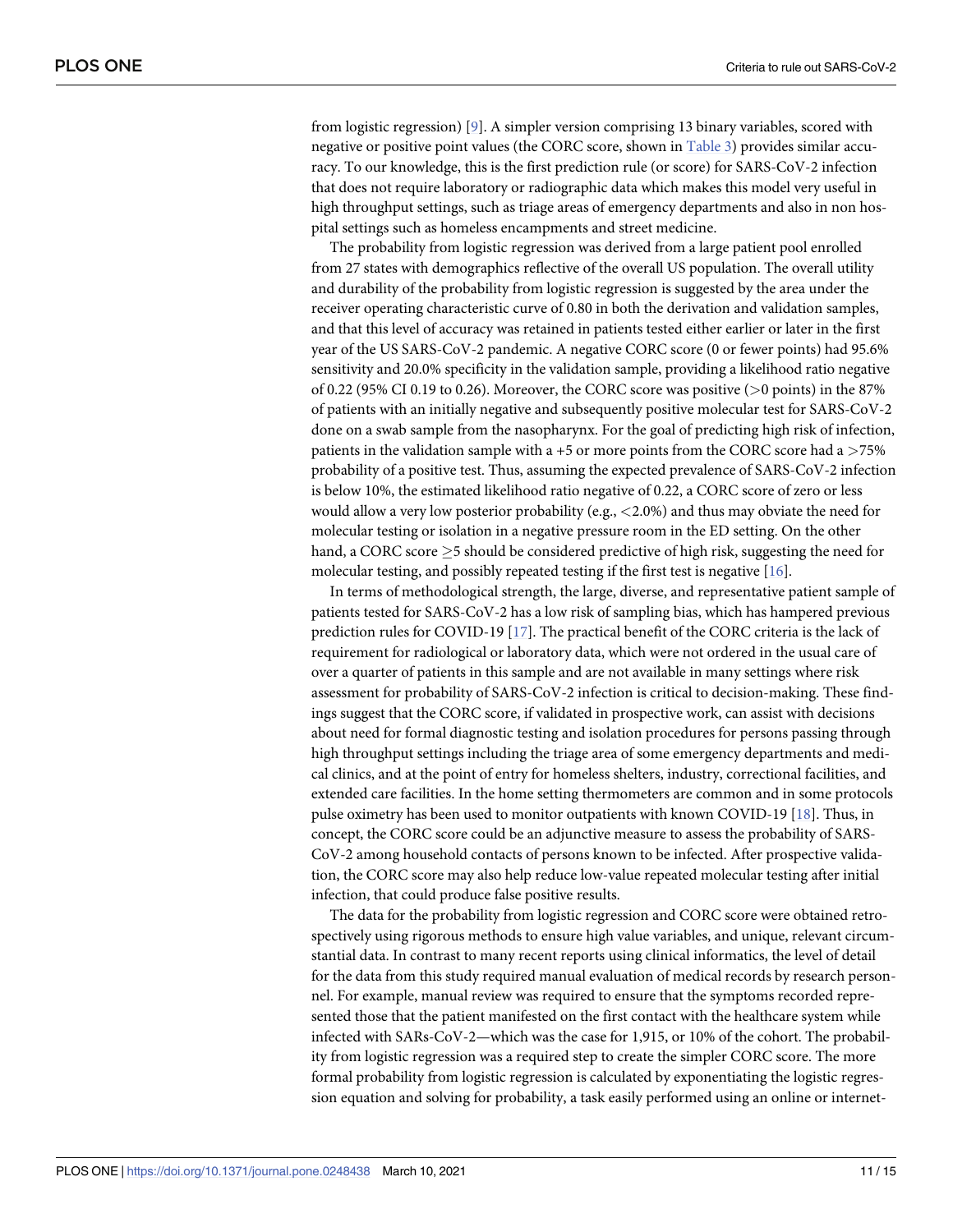<span id="page-11-0"></span>based calculator. However, recognizing prior literature on the real-world behavior of physicians, we believe a simpler scoring system comprising positive or negative whole single digits will enhance dissemination and adoption [[19,20\]](#page-14-0).

The variables retained by the selection process for both the probability from logistic regression and score warrant discussion. First, the large sample and high prevalence would have allowed the stepwise forward logistic regression to retain many more variables, but we terminated the selection at 13 variables for several reasons. The first reason centered on the pragmatic consideration of the time required in busy clinical practice to use the decision aid. The second reason is concern about an overfit model, which is more likely to occur with an excessively complex derivation, regardless of the learning method [[21](#page-14-0)]. Previous simulation studies suggest that the variability of the area under the receiver operating characteristic curve with 13 variables, and a sample size of 10,000 including *>*30% prevalence of outcomes is less than 5% with repeated sampling  $[22]$  $[22]$  $[22]$ . Third, at the  $14<sup>th</sup>$  step, the model began to introduce variables that might be more vulnerable to interobserver variability, including "active cancer" at step 14, a variable that likely requires more inference than the retained 13 variables. A potentially unanticipated finding is that smoking history was retained as a negative predictor of infection —a finding that has been reported by others who have suggested that nicotine may reduce expression of epithelial ACE2 receptor, and thus reduce SARS-CoV-2 infectivity [[23](#page-14-0)–[25](#page-14-0)].

Compared with persons identifying as White, Black race and Latino/Hispanic ethnicity significantly increased the probability of infection. Race-specific patterns in symptom manifestation that might alter clinical suspicion and testing threshold do not appear to explain the differences in positive rate [\[26\]](#page-14-0). To our knowledge, no genetic or biologic reasons explain why Black and Hispanic/Latino patients are more likely to have a SARS-CoV-2 infection. Instead, the statistical weight on these variables may result from them acting as proxies for other societal factors. The association of race with positive testing may correlate with a higher likelihood of working service-related jobs which are unable to be done from home (thereby increasing exposure to SARS-CoV-2). In one study of a cohort of SARS-CoV-2 infected patients in Louisiana, 77% of those requiring hospitalization were Black; only 30% of the total area population is Black [[27](#page-14-0)]. However, when adjusted for socioeconomic status and pre-existing clinical comorbidities, there was no racial difference identified in mortality [[27](#page-14-0)]. Ongoing work will report the impact of insurance status and geographic location (by four digit zip code) on SARS-CoV-2 infection rate and severity.

The retrospective collection of data introduces the primary limitation of this work inasmuch as the probability from logistic regression and CORC score performance, including metrics of inter-rater reliability and operational characteristics, have not been used yet in real practice. For example, in terms of generalizability for high throughput screening, it remains unknown whether the temperature component, measured by an infrared thermometer, and the oxygen saturation, measured by a portable pulse oximeter, would provide similar diagnostic accuracy. Symptoms not recorded were assumed to be absent, which could affect score precision and accuracy. Another limitation is the relative lack of data from most recent cases. The most recent patient was evaluated in October and most cases came from early spring of 2020. The genotype of the virus, as well as the phenotype of infected patients, may have changed with time, and the effect on accuracy and imprecision are unknown. Additionally, it remains possible that machine-based learning methods may offer a superior role, although as a preliminary step, several of the authors of this work, directly compared three derivation techniques (logistic regression, random forest and gradient boosting) to create prediction models for SARS-CoV-2 using ED-based data. The logistic regression model had an AUC of 0.89 (95% confidence interval  $[CI] = 0.84$  to 0.94); the random forest method had AUC of 0.86 (95% CI = 0.79 to 0.92) and gradient boosting had an AUC of 0.85 (95% CI = 0.79 to 0.91) [\[28\]](#page-14-0). It is important to note that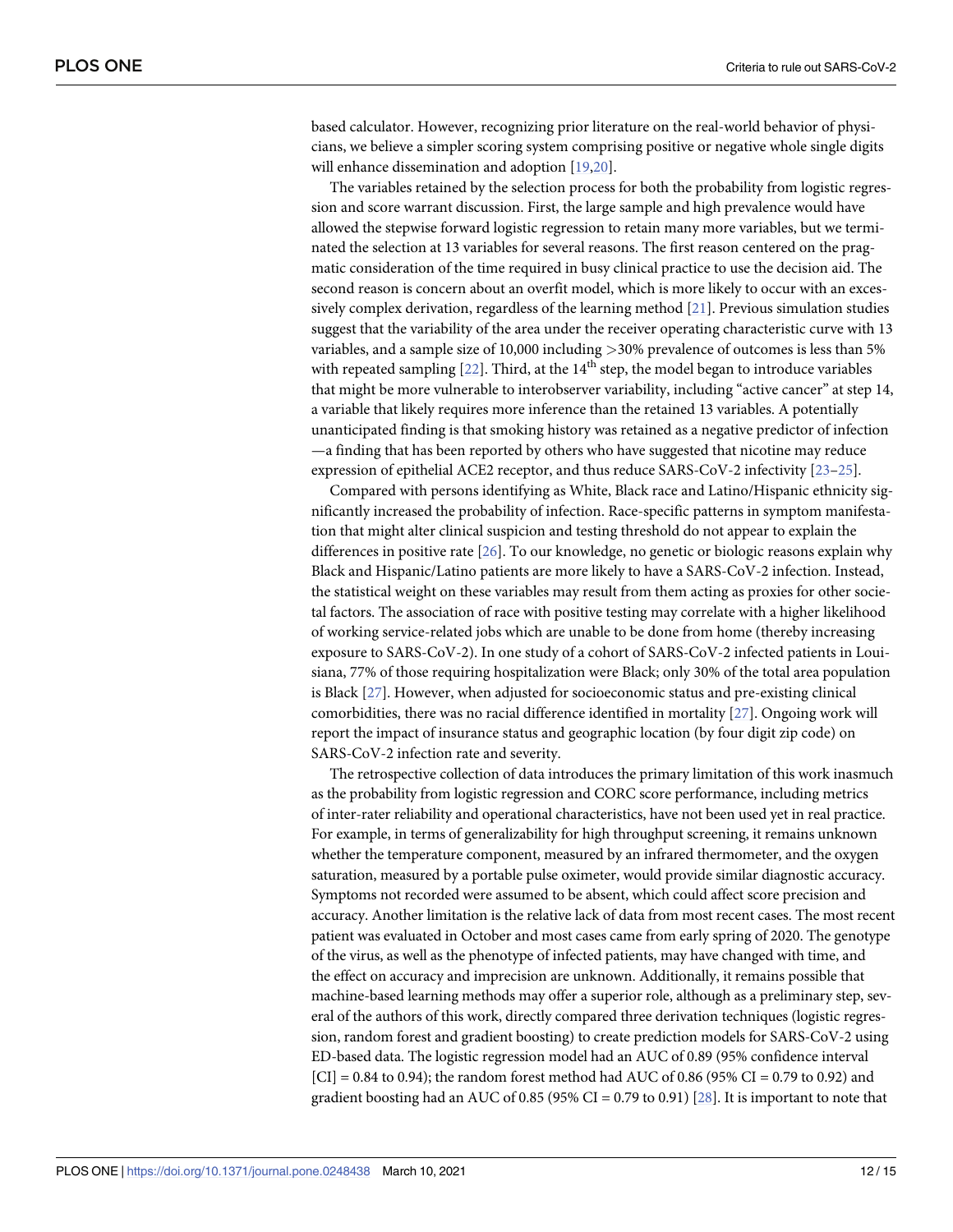<span id="page-12-0"></span>all prior prediction models included use of laboratory and radiographic values. To consider the possible benefit of machine learning, the authors reviewed the diagnostic accuracy of criteria of 20 reports to predict SARS-CoV-2 infection, including both logistic regression and machine learning techniques [\[28–30\]](#page-14-0). This informal scoping review revealed that the diagnostic accuracy of machine learning was not superior to logistic regression-based models, and therefore supported the pre-planned classical approach to model development [[28](#page-14-0)].

In conclusion, we present novel criteria requiring only information that can be obtained from the patient interview, a thermometer, and a pulse oximeter to predict the probability of SARS-CoV-2 infection. A score of zero from the simplified COVID-19 rule-out criteria (the CORC score) predicts a low probability of infection and a score of 5 or more predicts a high probability of infection. If prospectively validated, we believe the CORC score will help expedite decision-making in high throughput settings.

### **Supporting information**

**S1 [Table.](http://www.plosone.org/article/fetchSingleRepresentation.action?uri=info:doi/10.1371/journal.pone.0248438.s001) P values from unpaired t-test or Chi-Square.** (DOCX)

**S1 [File.](http://www.plosone.org/article/fetchSingleRepresentation.action?uri=info:doi/10.1371/journal.pone.0248438.s002)** (PDF)

# **Acknowledgments**

The authors thank Patti Hogan and Amanda Klimeck for administrative oversight of the RECOVER Network.

# **Author Contributions**

- **Conceptualization:** Jeffrey A. Kline, Carlos A. Camargo, Jr., D. Mark Courtney, Christopher Kabrhel.
- **Data curation:** Jeffrey A. Kline, Carlos A. Camargo, Jr., D. Mark Courtney, Thomas Aufderheide, Joshua J. Baugh, David G. Beiser, Christopher L. Bennett, Joseph Bledsoe, Edward Castillo, Makini Chisolm-Straker, Elizabeth M. Goldberg, Hans House, Stacey House, Timothy Jang, Stephen C. Lim, Troy E. Madsen, Danielle M. McCarthy, Andrew Meltzer, Stephen Moore, Craig Newgard, Justine Pagenhardt, Katherine L. Pettit, Michael S. Pulia, Michael A. Puskarich, Lauren T. Southerland, Scott Sparks, Danielle Turner-Lawrence, Marie Vrablik, Alfred Wang, Anthony J. Weekes, Lauren Westafer, John Wilburn.

**Formal analysis:** Jeffrey A. Kline, Carlos A. Camargo, Jr., D. Mark Courtney.

**Funding acquisition:** Jeffrey A. Kline.

- **Investigation:** Jeffrey A. Kline, Carlos A. Camargo, Jr., Kristen E. Nordenholz, Thomas Aufderheide, Joshua J. Baugh, David G. Beiser, Christopher L. Bennett, Joseph Bledsoe, Edward Castillo, Makini Chisolm-Straker, Elizabeth M. Goldberg, Hans House, Stacey House, Timothy Jang, Stephen C. Lim, Troy E. Madsen, Danielle M. McCarthy, Andrew Meltzer, Stephen Moore, Craig Newgard, Justine Pagenhardt, Katherine L. Pettit, Michael S. Pulia, Michael A. Puskarich, Lauren T. Southerland, Scott Sparks, Danielle Turner-Lawrence, Marie Vrablik, Alfred Wang, Anthony J. Weekes, Lauren Westafer, John Wilburn.
- **Methodology:** Jeffrey A. Kline, Carlos A. Camargo, Jr., D. Mark Courtney, Christopher Kabrhel, Kristen E. Nordenholz.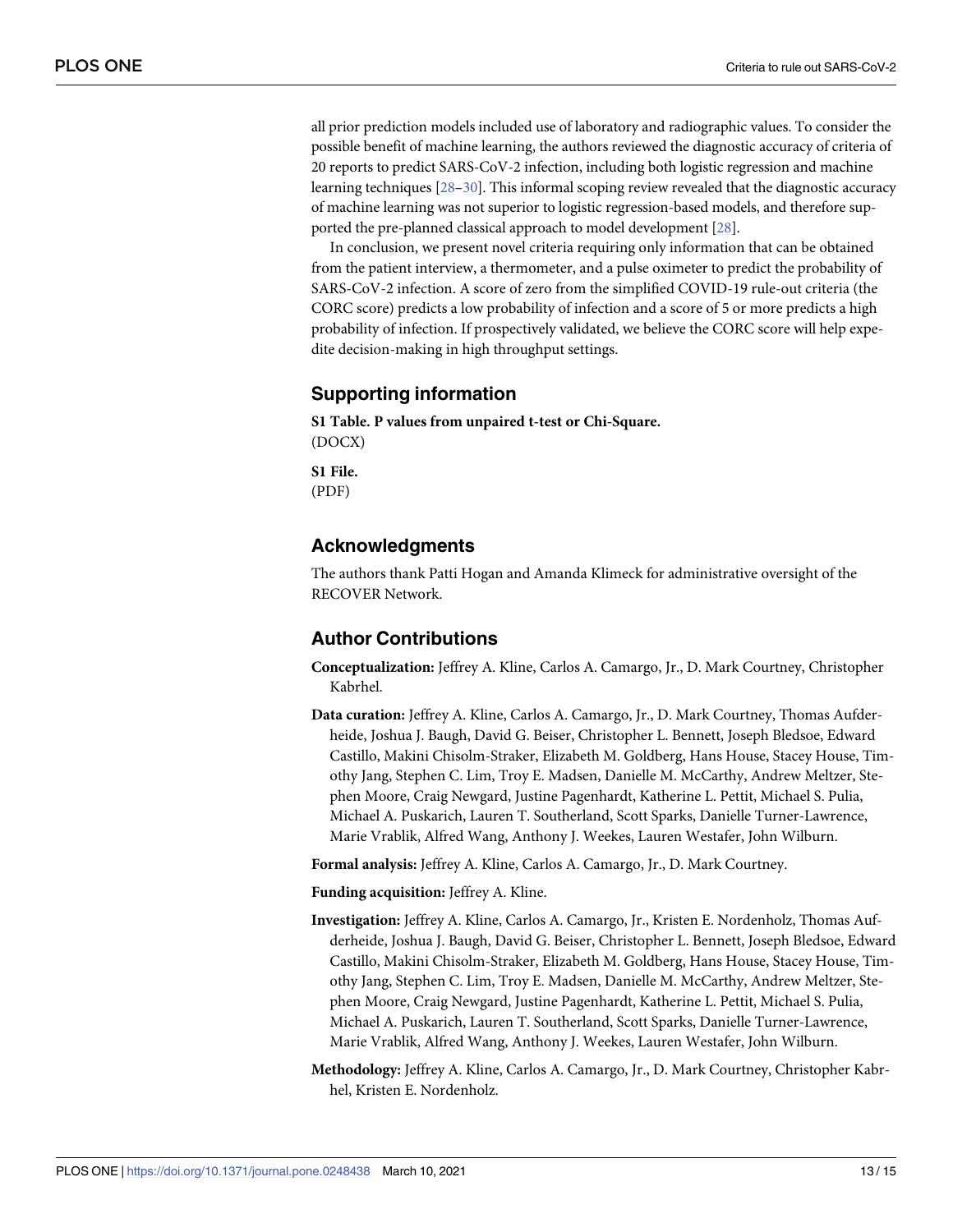<span id="page-13-0"></span>**Project administration:** Jeffrey A. Kline, Carlos A. Camargo, Jr., D. Mark Courtney, Christopher Kabrhel, Kristen E. Nordenholz.

**Resources:** Jeffrey A. Kline.

**Software:** Jeffrey A. Kline.

- **Supervision:** Jeffrey A. Kline, Christopher Kabrhel.
- **Validation:** Jeffrey A. Kline.
- **Writing – original draft:** Jeffrey A. Kline, Carlos A. Camargo, Jr., D. Mark Courtney, Christopher Kabrhel, Kristen E. Nordenholz.
- **Writing – review & editing:** Jeffrey A. Kline, Carlos A. Camargo, Jr., D. Mark Courtney, Christopher Kabrhel, Kristen E. Nordenholz, Thomas Aufderheide, Joshua J. Baugh, David G. Beiser, Christopher L. Bennett, Joseph Bledsoe, Edward Castillo, Makini Chisolm-Straker, Elizabeth M. Goldberg, Hans House, Stacey House, Timothy Jang, Stephen C. Lim, Troy E. Madsen, Danielle M. McCarthy, Andrew Meltzer, Stephen Moore, Craig Newgard, Justine Pagenhardt, Katherine L. Pettit, Michael S. Pulia, Michael A. Puskarich, Lauren T. Southerland, Scott Sparks, Danielle Turner-Lawrence, Marie Vrablik, Alfred Wang, Anthony J. Weekes, Lauren Westafer, John Wilburn.

#### **References**

- **[1](#page-2-0).** Peyrony O, Marbeuf-Gueye C, Truong V, et al. Accuracy of Emergency Department Clinical Findings for Diagnosis of Coronavirus Disease 2019. Ann Emerg Med. 2020; 76(4):405–412. [https://doi.org/10.](https://doi.org/10.1016/j.annemergmed.2020.05.022) [1016/j.annemergmed.2020.05.022](https://doi.org/10.1016/j.annemergmed.2020.05.022) PMID: [32563600](http://www.ncbi.nlm.nih.gov/pubmed/32563600)
- **[2](#page-2-0).** Chen J, Han T, Huang M, et al. Clinical characteristics of asymptomatic carriers of novel coronavirus disease 2019: A multi-center study in Jiangsu Province. Virulence. 2020; 11(1):1557-1568. [https://doi.](https://doi.org/10.1080/21505594.2020.1840122) [org/10.1080/21505594.2020.1840122](https://doi.org/10.1080/21505594.2020.1840122) PMID: [33138692](http://www.ncbi.nlm.nih.gov/pubmed/33138692)
- **[3](#page-2-0).** Carpenter CR, Mudd PA, West CP, Wilber E, Wilber ST. Diagnosing COVID-19 in the Emergency Department: A Scoping Review of Clinical Examinations, Laboratory Tests, Imaging Accuracy, and Biases. Acad Emerg Med. 2020.
- **[4](#page-2-0).** Lee S, Kim T, Lee E, et al. Clinical Course and Molecular Viral Shedding Among Asymptomatic and Symptomatic Patients With SARS-CoV-2 Infection in a Community Treatment Center in the Republic of Korea. JAMA Internal Medicine. 2020; 180(11):1447–1452.
- **[5](#page-2-0).** Lipsitch M, Swerdlow DL, Finelli L. Defining the Epidemiology of Covid-19—Studies Needed. N Engl J Med. 2020. <https://doi.org/10.1056/NEJMp2002125> PMID: [32074416](http://www.ncbi.nlm.nih.gov/pubmed/32074416)
- **6.** Grassly NC, Pons-Salort M, Parker EPK, White PJ, Ferguson NM. Comparison of molecular testing strategies for COVID-19 control: a mathematical modelling study. Lancet Infect Dis. 2020. [https://doi.](https://doi.org/10.1016/S1473-3099%2820%2930630-7) [org/10.1016/S1473-3099\(20\)30630-7](https://doi.org/10.1016/S1473-3099%2820%2930630-7) PMID: [32822577](http://www.ncbi.nlm.nih.gov/pubmed/32822577)
- **[7](#page-2-0).** Dinnes J, Deeks JJ, Adriano A, et al. Rapid, point-of-care antigen and molecular-based tests for diagnosis of SARS-CoV-2 infection. Cochrane Database Syst Rev. 2020; 8:Cd013705. [https://doi.org/10.](https://doi.org/10.1002/14651858.CD013705) [1002/14651858.CD013705](https://doi.org/10.1002/14651858.CD013705) PMID: [32845525](http://www.ncbi.nlm.nih.gov/pubmed/32845525)
- [8](#page-2-0). Statistics UDoHaHSCfDCaPNCfH. National Hospital Ambulatory Medical Care Survey, 2017. [https://](https://www.cdc.gov/nchs/data/nhamcs/web_tables/2017_ed_web_tables-508.pdf2017) [www.cdc.gov/nchs/data/nhamcs/web\\_tables/2017\\_ed\\_web\\_tables-508.pdf2017](https://www.cdc.gov/nchs/data/nhamcs/web_tables/2017_ed_web_tables-508.pdf2017).
- **[9](#page-2-0).** Kline JA, Pettit KL, Kabrhel C, Courtney DM, Nordenholz KE, Camargo CA. Multicenter registry of United States emergency department patients tested for SARS-CoV-2. Journal of the American College of Emergency Physicians Open. 2020 <https://doi.org/10.1002/emp2.12313> PMID: [33392542](http://www.ncbi.nlm.nih.gov/pubmed/33392542)
- **[10](#page-2-0).** Tritschler T, Kraaijpoel N, Le Gal G, Wells PS. Venous Thromboembolism: Advances in Diagnosis and Treatment. Jama. 2018; 320(15):1583–1594. <https://doi.org/10.1001/jama.2018.14346> PMID: [30326130](http://www.ncbi.nlm.nih.gov/pubmed/30326130)
- **[11](#page-2-0).** Kline JA, Courtney DM, Kabrhel C, et al. Prospective multicenter evaluation of the pulmonary embolism rule-out criteria. J Thromb Haemost. 2008; 6(5):772–780. [https://doi.org/10.1111/j.1538-7836.2008.](https://doi.org/10.1111/j.1538-7836.2008.02944.x) [02944.x](https://doi.org/10.1111/j.1538-7836.2008.02944.x) PMID: [18318689](http://www.ncbi.nlm.nih.gov/pubmed/18318689)
- **[12](#page-2-0).** Moons KG, Altman DG, Reitsma JB, et al. Transparent Reporting of a multivariable prediction model for Individual Prognosis or Diagnosis (TRIPOD): explanation and elaboration. Ann Intern Med. 2015; 162 (1):W1–73. <https://doi.org/10.7326/M14-0698> PMID: [25560730](http://www.ncbi.nlm.nih.gov/pubmed/25560730)